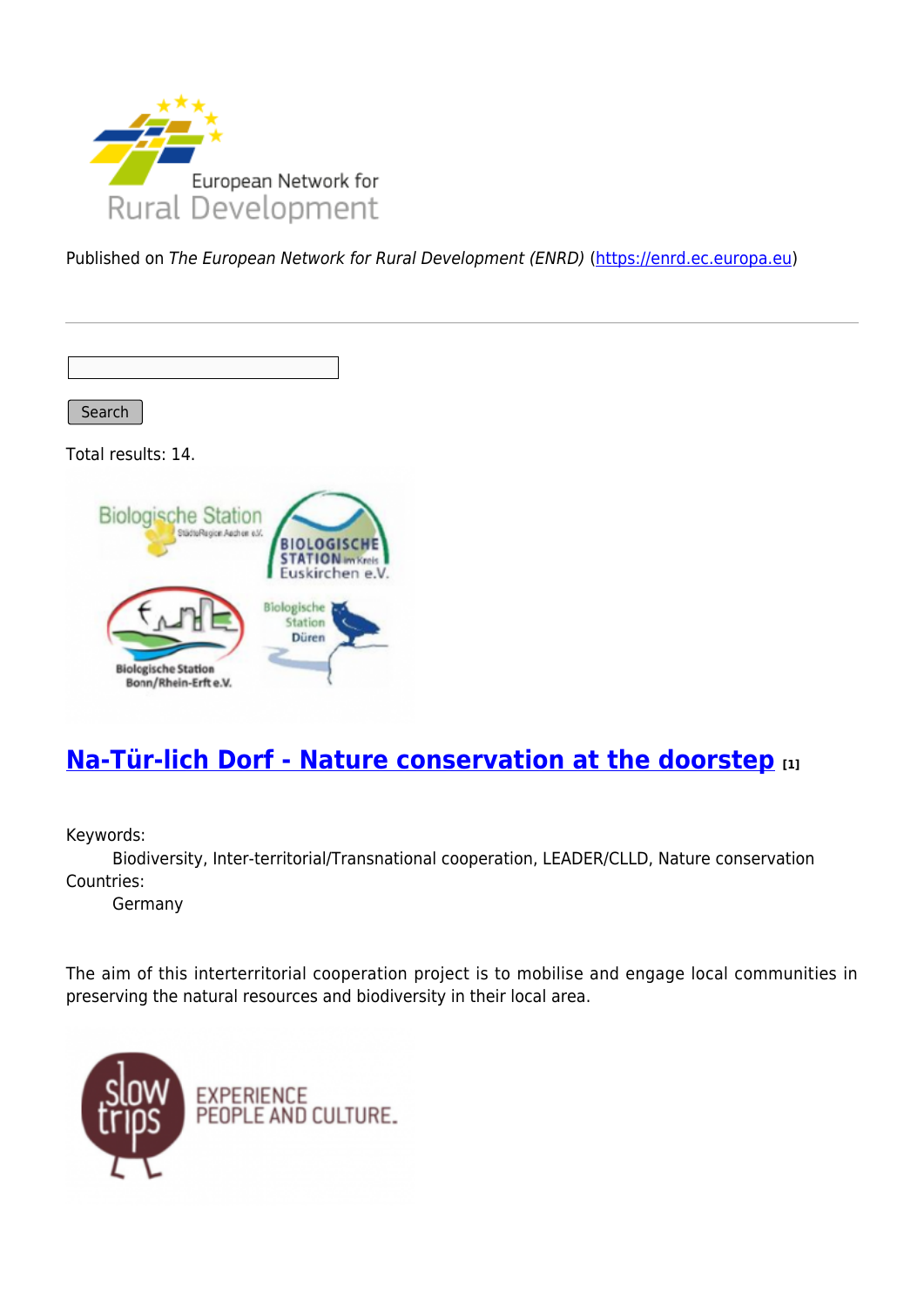## **[Slow Trips - Austria](https://enrd.ec.europa.eu/projects-practice/slow-trips-austria_en) [2]**

Keywords:

Information & promotion activities, Inter-territorial/Transnational cooperation, LEADER/CLLD, Rural Inspiration Awards: nominees, Tourism

Countries:

Austria, Germany, Italy, Lithuania, Luxembourg, Sweden

Slow Trips unites partners from six EU Member States to communicate and market innovative tourism products characterised by sustainability and participation and to attract new target groups of tourists who are dissatisfied with superficial sightseeing.



## **[Reviving traditional shipbuilding on Hiiumaa island](https://enrd.ec.europa.eu/projects-practice/reviving-traditional-shipbuilding-hiiumaa-island_en) [3]**

Keywords: Culture, Knowledge transfer, LEADER/CLLD, Tourism Countries: Estonia

A Local Action Group combined funding from the EAFRD and the EMFF in order to revive the long-lost heritage of traditional shipbuilding on Hiiumaa island.

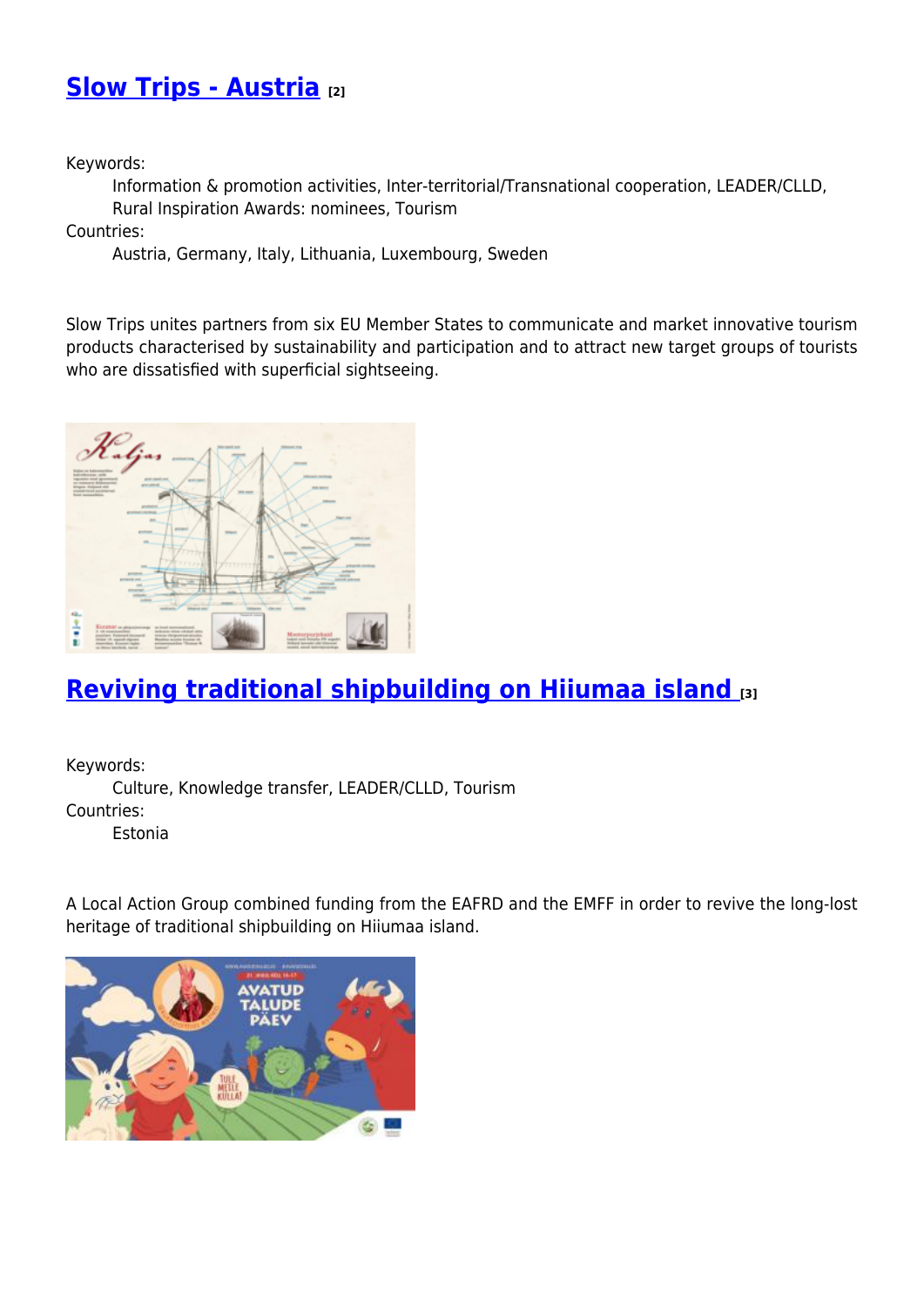#### **[Organising Open Farm Day in Estonia](https://enrd.ec.europa.eu/projects-practice/organising-open-farm-day-estonia_en) [4]**

Keywords:

Agriculture, Communication, Direct marketing, Information & promotion activities Countries:

Estonia

Estonian farms open their doors to guests, who can experience daily life on a farm or a rural business, buy local products and learn about living and working in rural areas.



### **[Rannikuala arendamine / Coastal and Dune Management](https://enrd.ec.europa.eu/projects-practice/rannikuala-arendamine-coastal-and-dune-management_en) [5]**

Keywords:

Cooperation, Environmental protection, Inter-territorial/Transnational cooperation, Sustainability, Tourism

Countries:

Estonia, Finland, Latvia, United Kingdom

A TNC cooperation project in which partner areas with long coastlines worked together to strike a balance between protecting the environment and opening up their areas to tourists in a sustainable way.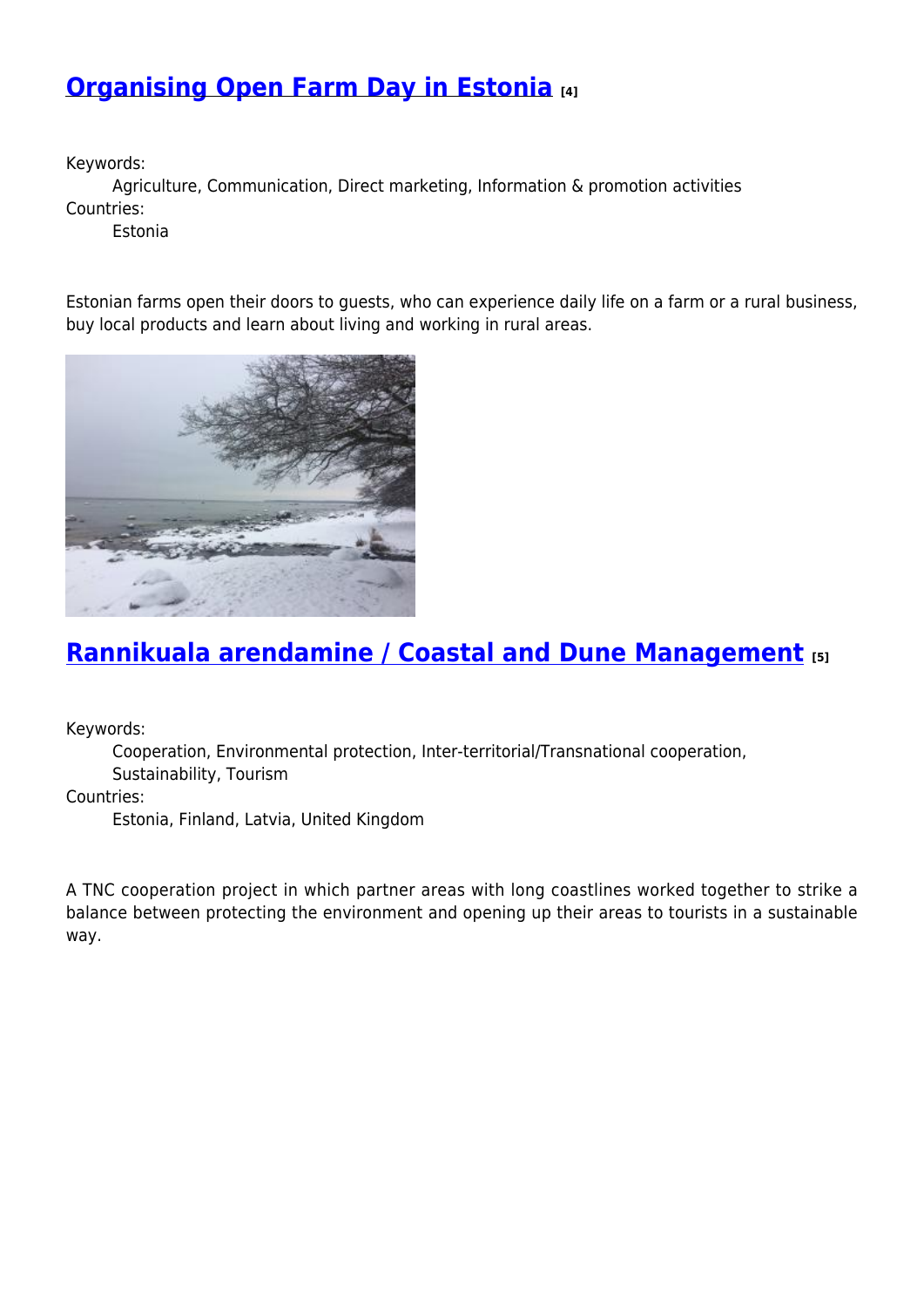

# **[Experiencing Gastronomy at Swan Hotel's Cowshed](https://enrd.ec.europa.eu/projects-practice/experiencing-gastronomy-swan-hotels-cowshed_en) [6]**

Keywords:

Added value, Animal husbandry, Diversification, Family farming, Job creation, LEADER/CLLD, Rural business, Tourism

Countries:

Germany

A new culinary concept for a restaurant which gives diners a clear view of the farm's cattle barn helping them discover the linkages between food and farming.



## **['Off-Grid DIY' –renewable energy manual and online](https://enrd.ec.europa.eu/projects-practice/grid-diy-renewable-energy-manual-and-online-platform-rural-communities_en) [platform for rural communities](https://enrd.ec.europa.eu/projects-practice/grid-diy-renewable-energy-manual-and-online-platform-rural-communities_en) [7]**

Keywords:

Climate change adaptation, Communication, Cooperation, Energy efficiency, Information & promotion activities, LEADER/CLLD, Renewable energy

Countries:

Estonia, Finland, Latvia, Lithuania, Sweden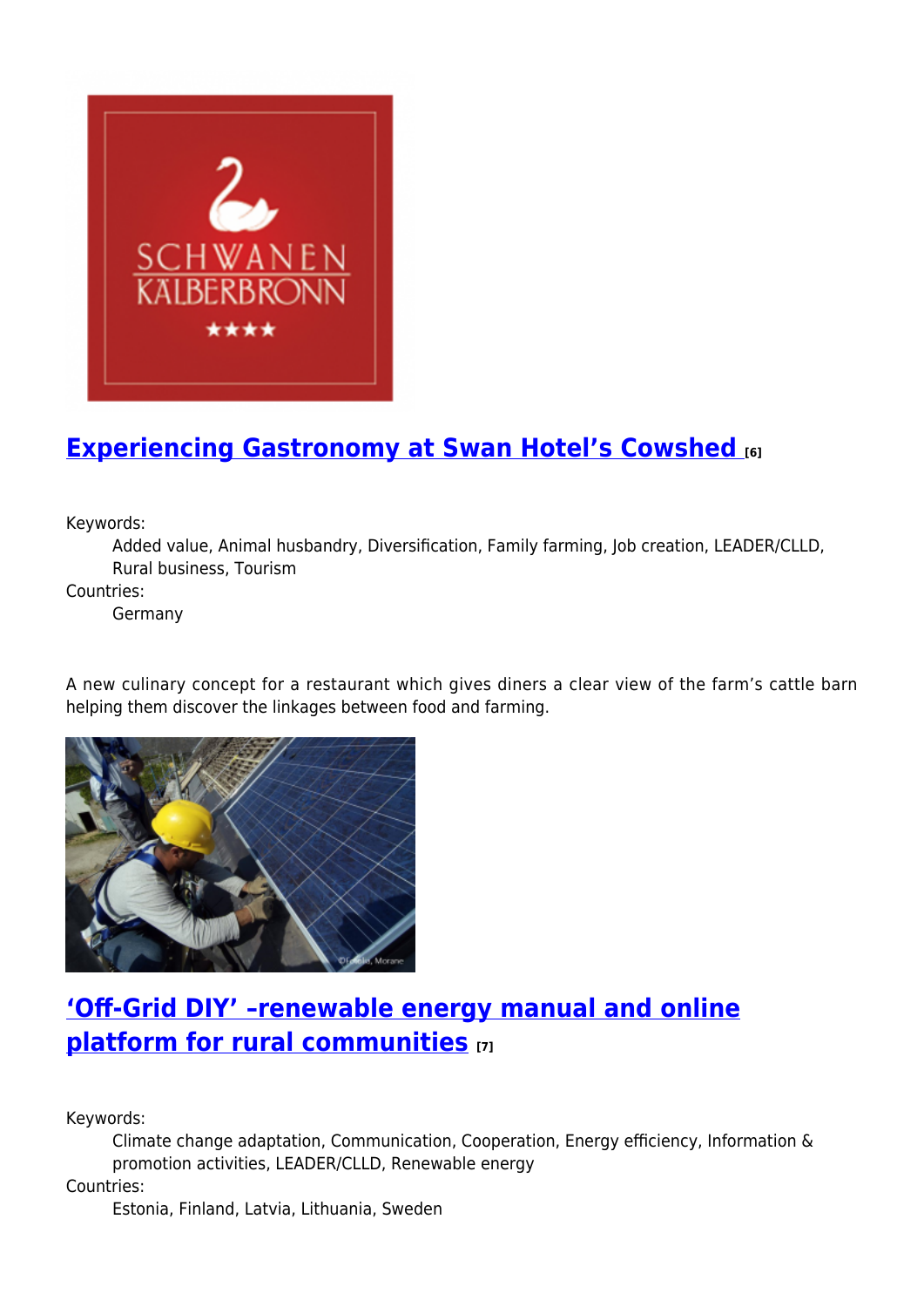A transnational cooperation project to promote DIY solutions for renewable energy production in rural communities.



TERROIR MOSELLE

### **[Terroir Moselle - Wine and architecture route](https://enrd.ec.europa.eu/projects-practice/terroir-moselle-wine-and-architecture-route_en) [8]**

Keywords:

Bioeconomy, Cooperation, Culture, Inter-territorial/Transnational cooperation, LEADER/CLLD, Market development, Tourism

Countries:

France, Germany, Luxembourg

The 'Terroir Moselle wine and architecture route' is a 'preparatory' cooperation project gathering six LEADER areas, five wine growing areas from four regions and three countries.



## **[Company succession in the hotel and hospitality sector in](https://enrd.ec.europa.eu/projects-practice/company-succession-hotel-and-hospitality-sector-northern-eifel-region_en) [the Northern Eifel region](https://enrd.ec.europa.eu/projects-practice/company-succession-hotel-and-hospitality-sector-northern-eifel-region_en) [9]**

Keywords:

Demography, Entrepreneurship, LEADER/CLLD, Rural business, Tourism Countries:

Germany

An initiative to sensitise companies in the Northern Eifel region to the problem of management succession at an early stage.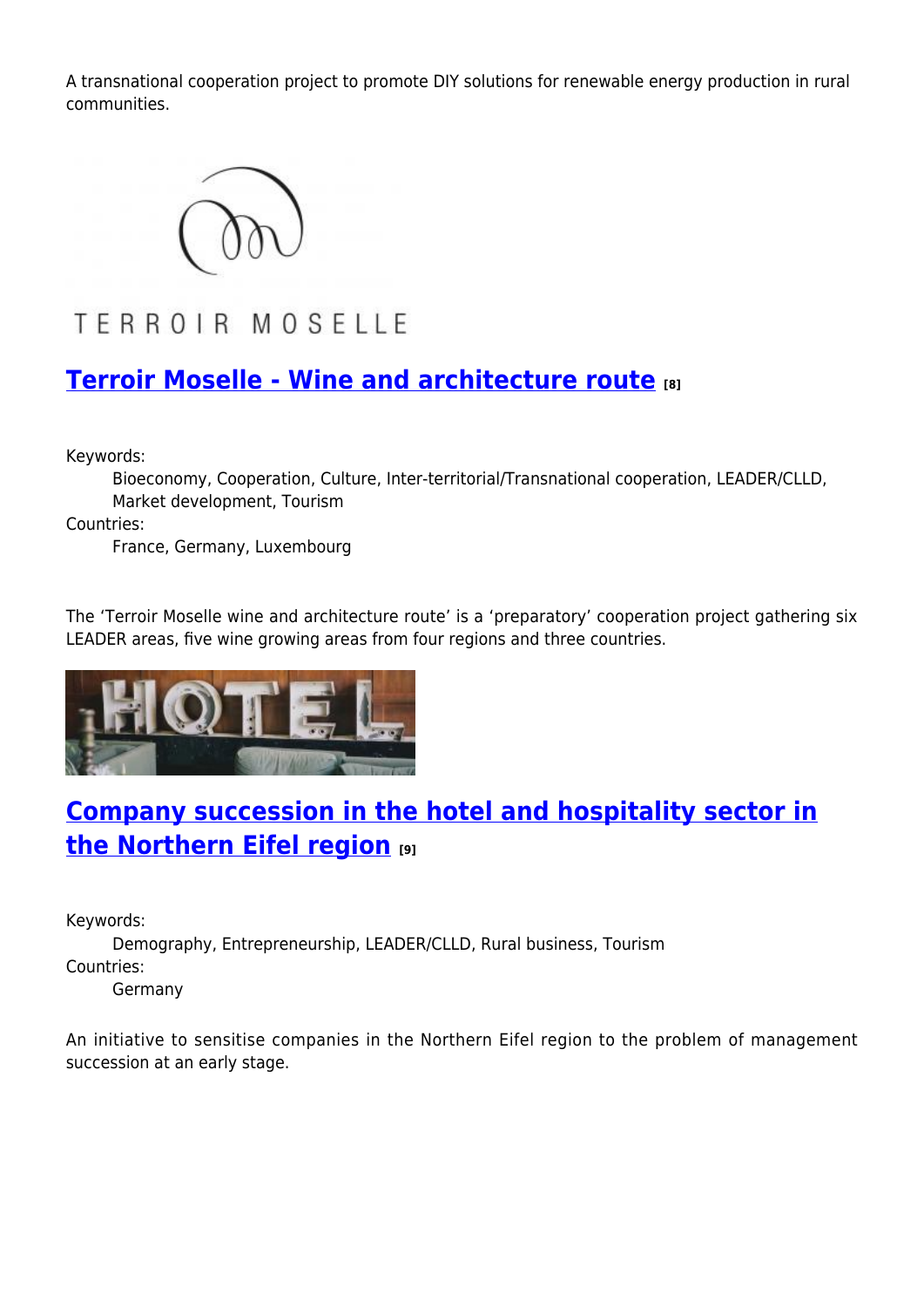

# **[Promoting generational renewal through the Czech National](https://enrd.ec.europa.eu/projects-practice/promoting-generational-renewal-through-czech-national-rural-network_en) [Rural Network](https://enrd.ec.europa.eu/projects-practice/promoting-generational-renewal-through-czech-national-rural-network_en) [10]**

Keywords:

Agriculture, Competitiveness, Information & promotion activities, Networking, Young farmers Countries:

Czech Republic

A series of seminars to create opportunities for formal and tacit knowledge transfer between experienced farmers and newcomers to agriculture.

#### **Pages**

**1** [2](https://enrd.ec.europa.eu/projects-practice/_en?page=1&project_keywords_filter=19753&%3Bamp%3Bproject_country=All&%3Bamp%3Bfield_enrd_prj_measure_tid=All&%3Bamp%3Bfield_enrd_prj_focus_area_tid=All&%3Bamp%3Bf%5B0%5D=im_field_enrd_prj_keywords%3A20461&%3Bf%5B0%5D=im_field_enrd_prj_keywords%3A19726&f%5B0%5D=im_field_enrd_prj_keywords%3A19761&f%5B1%5D=im_field_enrd_prj_keywords%3A19723&f%5B2%5D=im_field_enrd_prj_keywords%3A19738&f%5B3%5D=sm_enrd_eu_countries%3ACzech%20Republic&f%5B4%5D=sm_enrd_eu_countries%3AEstonia&f%5B5%5D=im_field_enrd_prj_keywords%3A20533&f%5B6%5D=im_field_enrd_prj_keywords%3A20478&f%5B7%5D=im_field_enrd_prj_keywords%3A20510&f%5B8%5D=sm_enrd_eu_countries%3AGermany&f%5B9%5D=im_field_enrd_prj_measure%3A17111&f%5B10%5D=im_field_enrd_prj_keywords%3A20473&f%5B11%5D=im_field_enrd_prj_keywords%3A19759&f%5B12%5D=im_field_enrd_prj_measure%3A17110) [11]  $next$  [11]  $last \times [11]$ 

#### **Source URL:**

https://enrd.ec.europa.eu/projects-practice/\_en?project\_keywords\_filter=19753&amp%3Bamp%3Bproject\_country=All &amp%3Bamp%3Bfield\_enrd\_prj\_measure\_tid=All&amp%3Bamp%3Bfield\_enrd\_prj\_focus\_area\_tid=All&amp%3Bamp %3Bf%5B0%5D=im\_field\_enrd\_prj\_keywords%3A20461&amp%3Bf%5B0%5D=im\_field\_enrd\_prj\_keywords%3A19726& f%5B0%5D=im\_field\_enrd\_prj\_keywords%3A19761&f%5B1%5D=im\_field\_enrd\_prj\_keywords%3A19723&f%5B2%5D=i m\_field\_enrd\_prj\_keywords%3A19738&f%5B3%5D=sm\_enrd\_eu\_countries%3ACzech%20Republic&f%5B4%5D=sm\_en rd eu countries%3AEstonia&f%5B5%5D=im field enrd prj keywords%3A20533&f%5B6%5D=im field enrd prj keywo rds%3A20478&f%5B7%5D=im\_field\_enrd\_prj\_keywords%3A20510&f%5B8%5D=sm\_enrd\_eu\_countries%3AGermany&f %5B9%5D=im\_field\_enrd\_prj\_measure%3A17111&f%5B10%5D=im\_field\_enrd\_prj\_keywords%3A20473&f%5B11%5D =im\_field\_enrd\_prj\_keywords%3A19759&f%5B12%5D=im\_field\_enrd\_prj\_measure%3A17110

#### **Links**

[1] https://enrd.ec.europa.eu/projects-practice/na-tur-lich-dorf-nature-conservation-doorstep\_en

[2] https://enrd.ec.europa.eu/projects-practice/slow-trips-austria\_en

[3] https://enrd.ec.europa.eu/projects-practice/reviving-traditional-shipbuilding-hiiumaa-island\_en